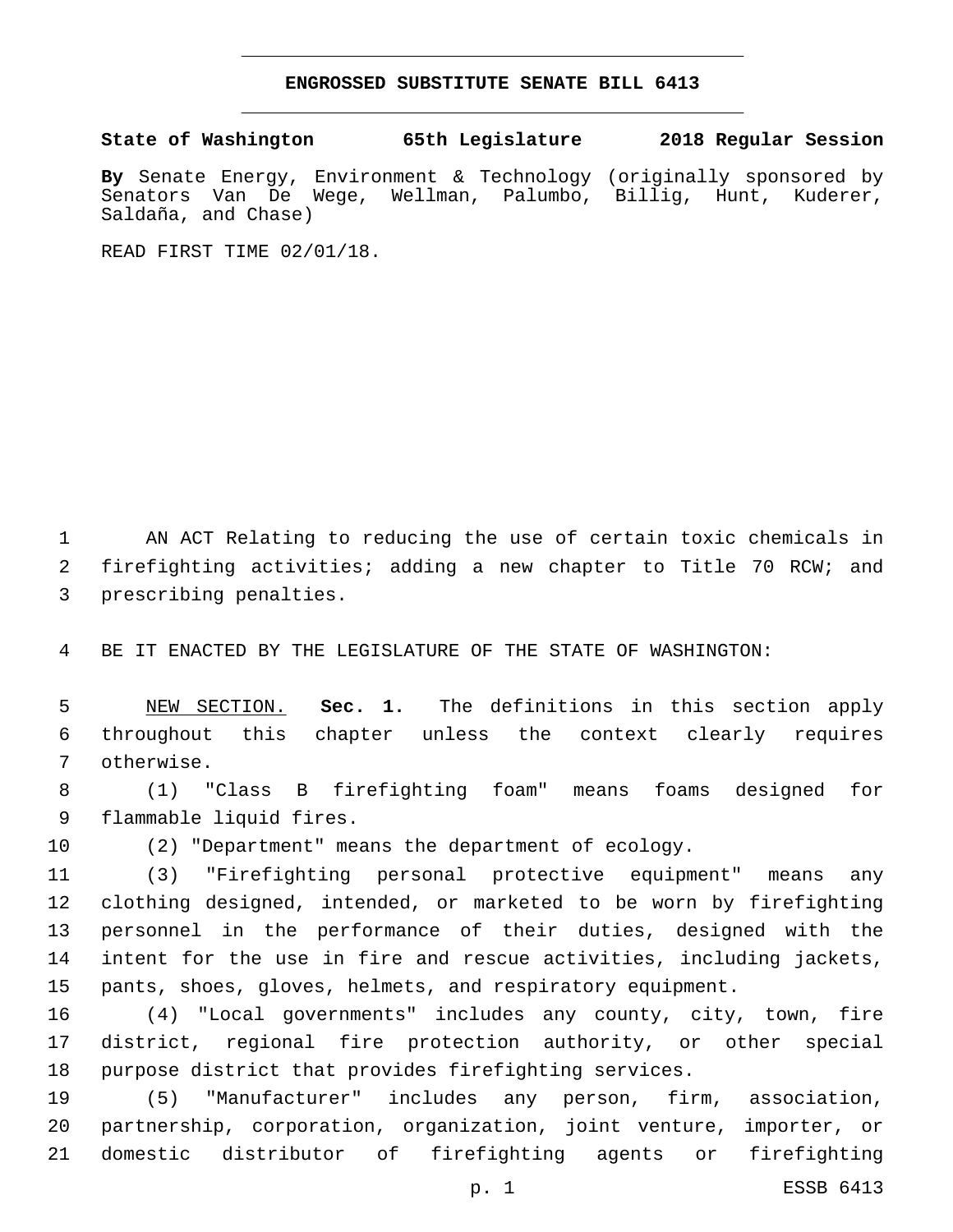equipment. For the purposes of this subsection, "importer" means the 2 owner of the product.

 (6) "Perfluoroalkyl and polyfluoroalkyl substances" or "PFAS chemicals" means, for the purposes of firefighting agents and firefighting equipment, a class of fluorinated organic chemicals containing at least one fully fluorinated carbon atom.

 NEW SECTION. **Sec. 2.** (1) Beginning July 1, 2020, a manufacturer of class B firefighting foam may not manufacture, knowingly sell, offer for sale, distribute for sale, or distribute for use in this state class B firefighting foam to which PFAS chemicals have been intentionally added.

 (2) The restrictions in subsection (1) of this section do not apply to any sale or use of class B firefighting foam where the inclusion of PFAS chemicals are required by federal law, including but not limited to the requirements of 14 C.F.R. 139.317, as that section existed as of January 1, 2018. In the event that applicable federal regulations change after January 1, 2018, to allow the use of alternative firefighting agents that do not contain PFAS chemicals, then the department may adopt rules for the sales and uses of firefighting foam that are addressed by the federal regulation that restrict the use of firefighting foam that contains PFAS chemicals.

 NEW SECTION. **Sec. 3.** (1) Beginning July 1, 2018, a manufacturer or other person that sells firefighting personal protective equipment to any person, local government, or state agency must provide written notice to the purchaser at the time of sale if the firefighting personal protective equipment contains PFAS chemicals. The written notice must include a statement that the firefighting personal protective equipment contains PFAS chemicals and the reasons PFAS chemicals are added to the equipment.

 (2) The manufacturer or person selling firefighting personal protective equipment and the purchaser of the equipment must retain the notice on file for at least three years from the date of the transaction. Upon the request of the department, a person, manufacturer, or purchaser must furnish the notice, or written copies, and associated sales documentation to the department within 36 sixty days.